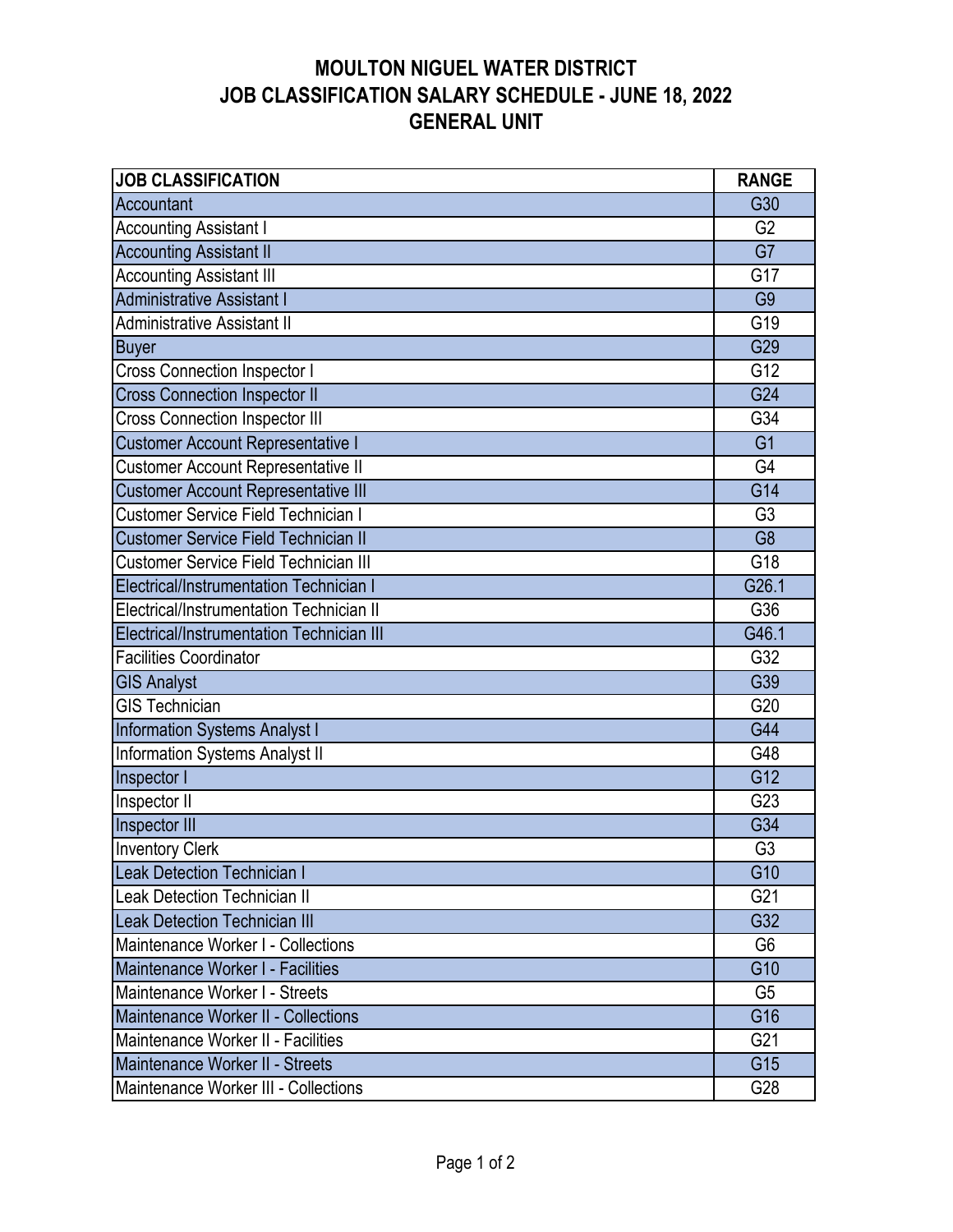| <b>JOB CLASSIFICATION</b>                       | <b>RANGE</b>     |
|-------------------------------------------------|------------------|
| Maintenance Worker III - Facilities             | G32              |
| Maintenance Worker III - Streets                | G27              |
| Mechanic I                                      | G11              |
| Mechanic II                                     | G22              |
| <b>Mechanic III</b>                             | G33              |
| Permit Technician                               | G20              |
| <b>Purchasing Agent</b>                         | G47              |
| Records & Mapping Analyst                       | $\overline{G31}$ |
| Records & Mapping Technician                    | G20              |
| Recycled Water Inspector I                      | G12              |
| Recycled Water Inspector II                     | G24              |
| Recycled Water Inspector III                    | G34              |
| Senior Cross Connection Inspector               | G42              |
| Senior Customer Account Representative          | G26              |
| Senior Customer Service Field Technician        | G31              |
| Senior Electrical/Instrumentation Technician    | G48.1            |
| Senior Inspector                                | G42              |
| Senior Leak Detection Technician                | G40              |
| Senior Maintenance Worker - Collections         | G38              |
| Senior Maintenance Worker - Facilities          | G40              |
| Senior Maintenance Worker - Streets             | G37              |
| Senior Mechanic                                 | G41              |
| Senior Recycled Water Inspector                 | G42              |
| Senior Wastewater Treatment Plant Operator      | G47.1            |
| Senior Water Efficiency Representative          | G31              |
| Senior Water Systems Operator                   | G45              |
| Wastewater Treatment Plant Operator I           | G33.1            |
| Wastewater Treatment Plant Operator II          | G41.1            |
| Wastewater Treatment Plant Operator in Training | G22.1            |
| <b>Water Efficiency Analyst</b>                 | G39              |
| Water Efficiency Representative I               | G <sub>3</sub>   |
| <b>Water Efficiency Representative II</b>       | G8               |
| <b>Water Efficiency Representative III</b>      | G18              |
| Water Systems Operator I                        | G13              |
| <b>Water Systems Operator II</b>                | G25              |
| Water Systems Operator III                      | G35              |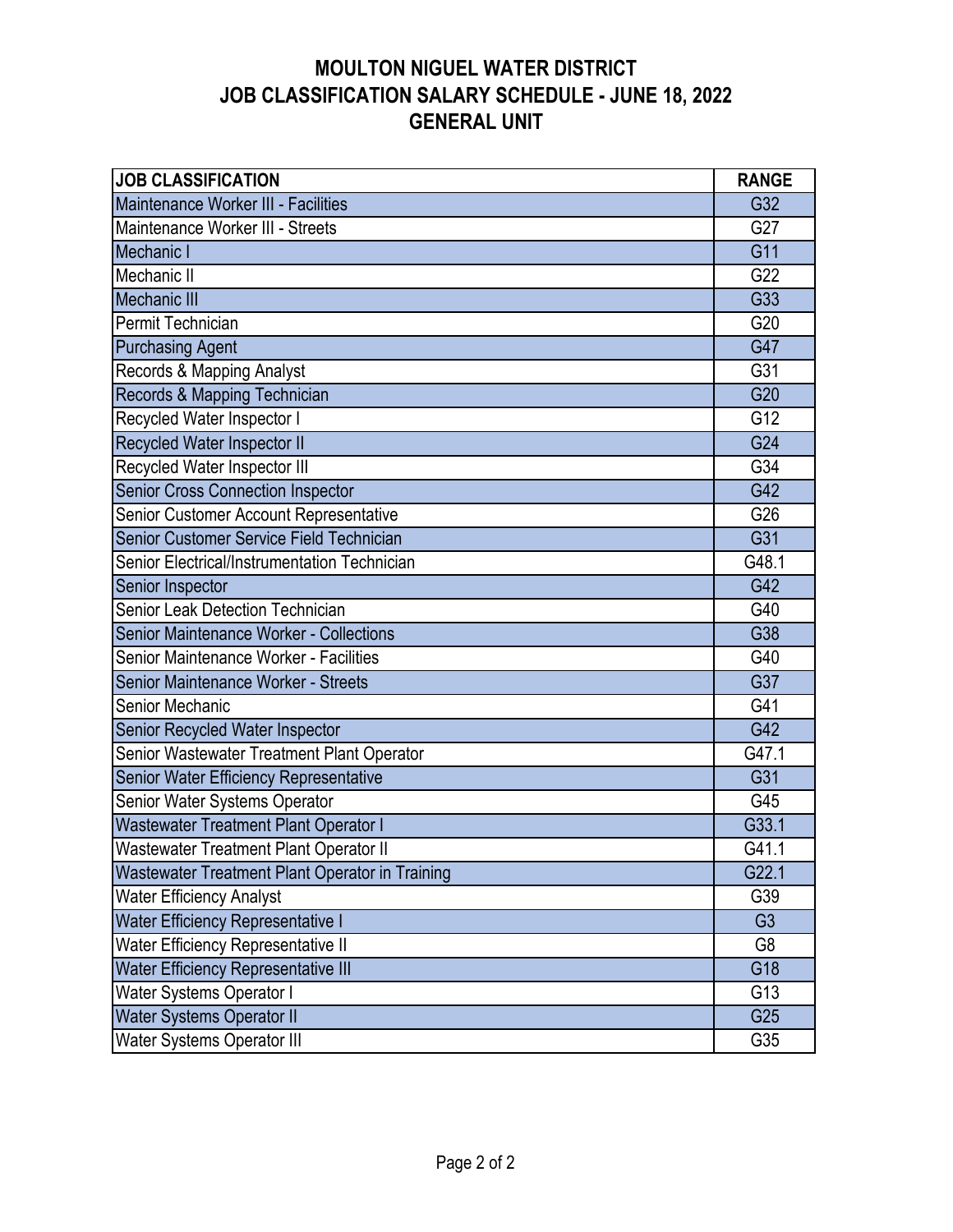|                                          |                |           |           |           |           |           |           |           |           |           |           | 2.5% increase Between Each Step |           |
|------------------------------------------|----------------|-----------|-----------|-----------|-----------|-----------|-----------|-----------|-----------|-----------|-----------|---------------------------------|-----------|
| <b>JOB CLASSIFICATION</b>                | Range          | Frequency | Step 1    | Step 2    | Step 3    | Step 4    | Step 5    | Step 6    | Step 7    | Step 8    | Step 9    | Step 10                         | Step 11   |
| <b>Customer Account Representative</b>   |                | Monthly   | 3,974.53  | 4,073.33  | 4,175.60  | 4,279.60  | 4,387.07  | 4,496.27  | 4,608.93  | 4,725.07  | 4,842.93  | 4,964.27                        | 5,087.33  |
|                                          | G <sub>1</sub> | Hourly    | 22.93     | 23.50     | 24.09     | 24.69     | 25.31     | 25.94     | 26.59     | 27.26     | 27.94     | 28.64                           | 29.35     |
|                                          |                | Annually  | 47,694.40 | 48,880.00 | 50,107.20 | 51,355.20 | 52,644.80 | 53,955.20 | 55,307.20 | 56,700.80 | 58,115.20 | 59,571.20                       | 61,048.00 |
|                                          |                |           |           |           |           |           |           |           |           |           |           |                                 |           |
| <b>Accounting Assistant I</b>            |                | Monthly   | 4,215.47  | 4,321.20  | 4,428.67  | 4,539.60  | 4,652.27  | 4,770.13  | 4,888.00  | 5,011.07  | 5,135.87  | 5,264.13                        | 5,395.87  |
|                                          | G <sub>2</sub> | Hourly    | 24.32     | 24.93     | 25.55     | 26.19     | 26.84     | 27.52     | 28.20     | 28.91     | 29.63     | 30.37                           | 31.13     |
|                                          |                | Annually  | 50,585.60 | 51,854.40 | 53,144.00 | 54,475.20 | 55,827.20 | 57,241.60 | 58,656.00 | 60,132.80 | 61,630.40 | 63,169.60                       | 64,750.40 |
|                                          |                |           |           |           |           |           |           |           |           |           |           |                                 |           |
| Customer Service Field Technician I      |                | Monthly   | 4,218.93  | 4,324.67  | 4,432.13  | 4,543.07  | 4,657.47  | 4,773.60  | 4,893.20  | 5,014.53  | 5,141.07  | 5,269.33                        | 5,401.07  |
| <b>Inventory Clerk</b>                   | G <sub>3</sub> | Hourly    | 24.34     | 24.95     | 25.57     | 26.21     | 26.87     | 27.54     | 28.23     | 28.93     | 29.66     | 30.40                           | 31.16     |
| <b>Water Efficiency Representative I</b> |                | Annually  | 50,627.20 | 51,896.00 | 53,185.60 | 54,516.80 | 55,889.60 | 57,283.20 | 58,718.40 | 60,174.40 | 61,692.80 | 63,232.00                       | 64,812.80 |
|                                          |                |           |           |           |           |           |           |           |           |           |           |                                 |           |
| Customer Account Representative II       |                | Monthly   | 4,472.00  | 4,584.67  | 4,699.07  | 4,815.20  | 4,936.53  | 5,059.60  | 5,186.13  | 5,316.13  | 5,447.87  | 5,584.80                        | 5,725.20  |
|                                          | G <sub>4</sub> | Hourly    | 25.80     | 26.45     | 27.11     | 27.78     | 28.48     | 29.19     | 29.92     | 30.67     | 31.43     | 32.22                           | 33.03     |
|                                          |                | Annually  | 53,664.00 | 55,016.00 | 56,388.80 | 57,782.40 | 59,238.40 | 60,715.20 | 62,233.60 | 63,793.60 | 65,374.40 | 67,017.60                       | 68,702.40 |
|                                          |                |           |           |           |           |           |           |           |           |           |           |                                 |           |
| Maintenance Worker I - Streets           |                | Monthly   | 4,537.87  | 4,650.53  | 4,768.40  | 4,886.27  | 5,009.33  | 5,134.13  | 5,262.40  | 5,394.13  | 5,529.33  | 5,668.00                        | 5,808.40  |
|                                          | G <sub>5</sub> | Hourly    | 26.18     | 26.83     | 27.51     | 28.19     | 28.90     | 29.62     | 30.36     | 31.12     | 31.90     | 32.70                           | 33.51     |
|                                          |                | Annually  | 54,454.40 | 55,806.40 | 57,220.80 | 58,635.20 | 60,112.00 | 61,609.60 | 63,148.80 | 64,729.60 | 66,352.00 | 68,016.00                       | 69,700.80 |
|                                          |                |           |           |           |           |           |           |           |           |           |           |                                 |           |
| Maintenance Worker I - Collections       |                | Monthly   | 4,546.53  | 4,660.93  | 4,777.07  | 4,896.67  | 5,018.00  | 5,144.53  | 5,272.80  | 5,404.53  | 5,539.73  | 5,678.40                        | 5,820.53  |
|                                          | G <sub>6</sub> | Hourly    | 26.23     | 26.89     | 27.56     | 28.25     | 28.95     | 29.68     | 30.42     | 31.18     | 31.96     | 32.76                           | 33.58     |
|                                          |                | Annually  | 54,558.40 | 55,931.20 | 57,324.80 | 58,760.00 | 60,216.00 | 61,734.40 | 63,273.60 | 64,854.40 | 66,476.80 | 68,140.80                       | 69,846.40 |
|                                          |                |           |           |           |           |           |           |           |           |           |           |                                 |           |
| <b>Accounting Assistant II</b>           |                | Monthly   | 4,744.13  | 4,862.00  | 4,985.07  | 5,108.13  | 5,236.40  | 5,368.13  | 5,501.60  | 5,638.53  | 5,780.67  | 5,924.53                        | 6,073.60  |
|                                          | G7             | Hourly    | 27.37     | 28.05     | 28.76     | 29.47     | 30.21     | 30.97     | 31.74     | 32.53     | 33.35     | 34.18                           | 35.04     |
|                                          |                | Annually  | 56,929.60 | 58,344.00 | 59,820.80 | 61,297.60 | 62,836.80 | 64,417.60 | 66,019.20 | 67,662.40 | 69,368.00 | 71,094.40                       | 72,883.20 |
|                                          |                |           |           |           |           |           |           |           |           |           |           |                                 |           |
| Customer Service Field Technician II     |                | Monthly   | 4,747.60  | 4,865.47  | 4,988.53  | 5,113.33  | 5,239.87  | 5,371.60  | 5,505.07  | 5,643.73  | 5,784.13  | 5,929.73                        | 6,077.07  |
| Water Efficiency Representative II       | G8             | Hourly    | 27.39     | 28.07     | 28.78     | 29.50     | 30.23     | 30.99     | 31.76     | 32.56     | 33.37     | 34.21                           | 35.06     |
|                                          |                | Annually  | 56,971.20 | 58,385.60 | 59,862.40 | 61,360.00 | 62,878.40 | 64,459.20 | 66,060.80 | 67,724.80 | 69,409.60 | 71,156.80                       | 72,924.80 |
|                                          |                |           |           |           |           |           |           |           |           |           |           |                                 |           |
| Administrative Assistant I               |                | Monthly   | 4,764.93  | 4,884.53  | 5,005.87  | 5,130.67  | 5,258.93  | 5,390.67  | 5,525.87  | 5,664.53  | 5,804.93  | 5,950.53                        | 6,099.60  |
|                                          | G <sub>9</sub> | Hourly    | 27.49     | 28.18     | 28.88     | 29.60     | 30.34     | 31.10     | 31.88     | 32.68     | 33.49     | 34.33                           | 35.19     |
|                                          |                | Annually  | 57,179.20 | 58,614.40 | 60,070.40 | 61,568.00 | 63,107.20 | 64,688.00 | 66,310.40 | 67,974.40 | 69,659.20 | 71,406.40                       | 73,195.20 |
|                                          |                |           |           |           |           |           |           |           |           |           |           |                                 |           |
| Leak Detection Technician                |                | Monthly   | 4,822.13  | 4,943.47  | 5,066.53  | 5,193.07  | 5,323.07  | 5,456.53  | 5,591.73  | 5,732.13  | 5,876.00  | 6,021.60                        | 6,172.40  |
|                                          | G10            | Hourly    | 27.82     | 28.52     | 29.23     | 29.96     | 30.71     | 31.48     | 32.26     | 33.07     | 33.90     | 34.74                           | 35.61     |
| Maintenance Worker I - Facilities        |                | Annually  | 57,865.60 | 59,321.60 | 60,798.40 | 62,316.80 | 63,876.80 | 65,478.40 | 67,100.80 | 68,785.60 | 70,512.00 | 72,259.20                       | 74,068.80 |
|                                          |                |           |           |           |           |           |           |           |           |           |           |                                 |           |
| Mechanic                                 |                | Monthly   | 4,834.27  | 4,955.60  | 5,078.67  | 5,205.20  | 5,336.93  | 5,468.67  | 5,605.60  | 5,746.00  | 5,889.87  | 6,037.20                        | 6,188.00  |
|                                          | G11            | Hourly    | 27.89     | 28.59     | 29.30     | 30.03     | 30.79     | 31.55     | 32.34     | 33.15     | 33.98     | 34.83                           | 35.70     |
|                                          |                | Annually  | 58,011.20 | 59,467.20 | 60,944.00 | 62,462.40 | 64,043.20 | 65,624.00 | 67,267.20 | 68,952.00 | 70,678.40 | 72,446.40                       | 74,256.00 |
|                                          |                |           |           |           |           |           |           |           |           |           |           |                                 |           |
|                                          |                |           |           |           |           |           |           |           |           |           |           |                                 |           |

**These job classifications are Non-Exempt 2.5% Increase Between Each Step**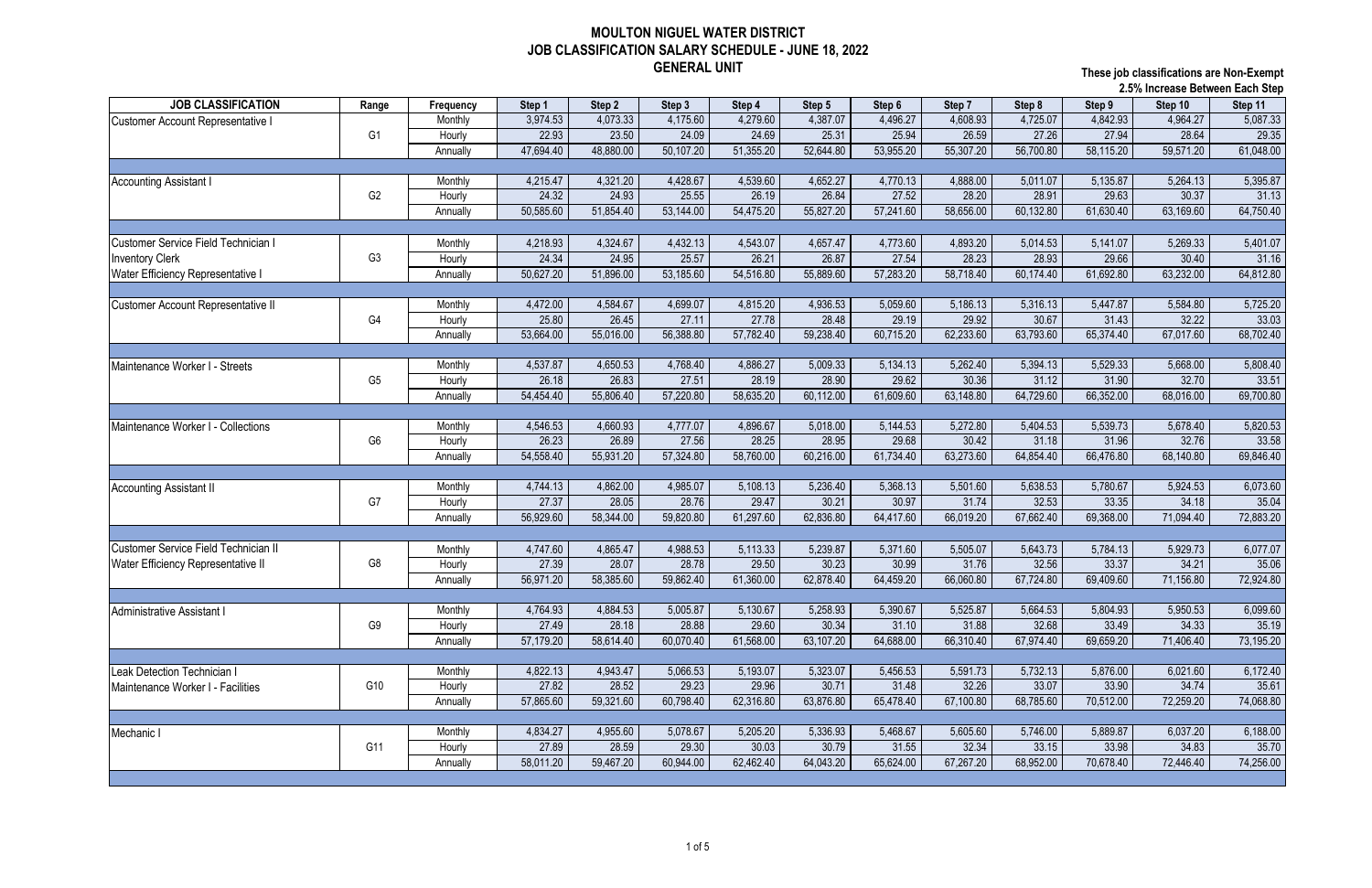**These job classifications are Non-Exempt 2.5% Increase Between Each Step**

|                                              |       | 2.5% increase Between Each Step |           |           |           |           |           |           |           |           |           |           |           |
|----------------------------------------------|-------|---------------------------------|-----------|-----------|-----------|-----------|-----------|-----------|-----------|-----------|-----------|-----------|-----------|
| <b>JOB CLASSIFICATION</b>                    | Range | Frequency                       | Step 1    | Step 2    | Step 3    | Step 4    | Step 5    | Step 6    | Step 7    | Step 8    | Step 9    | Step 10   | Step 11   |
| Cross Connection Inspector                   |       | Monthly                         | 4,912.27  | 5,035.33  | 5,160.13  | 5,290.13  | 5,421.87  | 5,557.07  | 5,697.47  | 5,839.60  | 5,985.20  | 6,134.27  | 6,288.53  |
| nspector I                                   | G12   | Hourly                          | 28.34     | 29.05     | 29.77     | 30.52     | 31.28     | 32.06     | 32.87     | 33.69     | 34.53     | 35.39     | 36.28     |
| Recycled Water Inspector I                   |       | Annually                        | 58,947.20 | 60,424.00 | 61,921.60 | 63,481.60 | 65,062.40 | 66,684.80 | 68,369.60 | 70,075.20 | 71,822.40 | 73,611.20 | 75,462.40 |
|                                              |       |                                 |           |           |           |           |           |           |           |           |           |           |           |
| Water Systems Operator I                     |       | Monthly                         | 4,979.87  | 5,104.67  | 5,231.20  | 5,362.93  | 5,496.40  | 5,635.07  | 5,775.47  | 5,919.33  | 6,066.67  | 6,219.20  | 6,375.20  |
|                                              | G13   | Hourly                          | 28.73     | 29.45     | 30.18     | 30.94     | 31.71     | 32.51     | 33.32     | 34.15     | 35.00     | 35.88     | 36.78     |
|                                              |       | Annually                        | 59,758.40 | 61,256.00 | 62,774.40 | 64,355.20 | 65,956.80 | 67,620.80 | 69,305.60 | 71,032.00 | 72,800.00 | 74,630.40 | 76,502.40 |
|                                              |       |                                 |           |           |           |           |           |           |           |           |           |           |           |
| <b>Customer Account Representative III</b>   |       | Monthly                         | 5,031.87  | 5,158.40  | 5,286.67  | 5,418.40  | 5,553.60  | 5,692.27  | 5,836.13  | 5,981.73  | 6,130.80  | 6,283.33  | 6,441.07  |
|                                              | G14   | Hourly                          | 29.03     | 29.76     | 30.50     | 31.26     | 32.04     | 32.84     | 33.67     | 34.51     | 35.37     | 36.25     | 37.16     |
|                                              |       | Annually                        | 60,382.40 | 61,900.80 | 63,440.00 | 65,020.80 | 66,643.20 | 68,307.20 | 70,033.60 | 71,780.80 | 73,569.60 | 75,400.00 | 77,292.80 |
|                                              |       |                                 |           |           |           |           |           |           |           |           |           |           |           |
| Maintenance Worker II - Streets              |       | Monthly                         | 5,113.33  | 5,241.60  | 5,371.60  | 5,506.80  | 5,643.73  | 5,785.87  | 5,929.73  | 6,078.80  | 6,229.60  | 6,385.60  | 6,545.07  |
|                                              | G15   | Hourly                          | 29.50     | 30.24     | 30.99     | 31.77     | 32.56     | 33.38     | 34.21     | 35.07     | 35.94     | 36.84     | 37.76     |
|                                              |       | Annually                        | 61,360.00 | 62,899.20 | 64,459.20 | 66,081.60 | 67,724.80 | 69,430.40 | 71,156.80 | 72,945.60 | 74,755.20 | 76,627.20 | 78,540.80 |
|                                              |       |                                 |           |           |           |           |           |           |           |           |           |           |           |
| Maintenance Worker II - Collections          |       | Monthly                         | 5,122.00  | 5,250.27  | 5,382.00  | 5,515.47  | 5,654.13  | 5,794.53  | 5,940.13  | 6,089.20  | 6,240.00  | 6,396.00  | 6,557.20  |
|                                              | G16   | Hourly                          | 29.55     | 30.29     | 31.05     | 31.82     | 32.62     | 33.43     | 34.27     | 35.13     | 36.00     | 36.90     | 37.83     |
|                                              |       | Annually                        | 61,464.00 | 63,003.20 | 64,584.00 | 66,185.60 | 67,849.60 | 69,534.40 | 71,281.60 | 73,070.40 | 74,880.00 | 76,752.00 | 78,686.40 |
|                                              |       |                                 |           |           |           |           |           |           |           |           |           |           |           |
| <b>Accounting Assistant III</b>              |       | Monthly                         | 5,335.20  | 5,468.67  | 5,605.60  | 5,746.00  | 5,889.87  | 6,035.47  | 6,188.00  | 6,342.27  | 6,500.00  | 6,662.93  | 6,829.33  |
|                                              | G17   | Hourly                          | 30.78     | 31.55     | 32.34     | 33.15     | 33.98     | 34.82     | 35.70     | 36.59     | 37.50     | 38.44     | 39.40     |
|                                              |       | Annually                        | 64,022.40 | 65,624.00 | 67,267.20 | 68,952.00 | 70,678.40 | 72,425.60 | 74,256.00 | 76,107.20 | 78,000.00 | 79,955.20 | 81,952.00 |
|                                              |       |                                 |           |           |           |           |           |           |           |           |           |           |           |
| <b>Customer Service Field Technician III</b> |       | Monthly                         | 5,336.93  | 5,470.40  | 5,607.33  | 5,747.73  | 5,891.60  | 6,038.93  | 6,189.73  | 6,344.00  | 6,501.73  | 6,664.67  | 6,831.07  |
| Water Efficiency Representative III          | G18   | Hourly                          | 30.79     | 31.56     | 32.35     | 33.16     | 33.99     | 34.84     | 35.71     | 36.60     | 37.51     | 38.45     | 39.41     |
|                                              |       | Annually                        | 64,043.20 | 65,644.80 | 67,288.00 | 68,972.80 | 70,699.20 | 72,467.20 | 74,276.80 | 76,128.00 | 78,020.80 | 79,976.00 | 81,972.80 |
|                                              |       |                                 |           |           |           |           |           |           |           |           |           |           |           |
| <b>Administrative Assistant II</b>           |       | Monthly                         | 5,376.80  | 5,512.00  | 5,648.93  | 5,791.07  | 5,934.93  | 6,084.00  | 6,234.80  | 6,390.80  | 6,550.27  | 6,714.93  | 6,883.07  |
|                                              | G19   | Hourly                          | 31.02     | 31.80     | 32.59     | 33.41     | 34.24     | 35.10     | 35.97     | 36.87     | 37.79     | 38.74     | 39.71     |
|                                              |       | Annually                        | 64,521.60 | 66,144.00 | 67,787.20 | 69,492.80 | 71,219.20 | 73,008.00 | 74,817.60 | 76,689.60 | 78,603.20 | 80,579.20 | 82,596.80 |
|                                              |       |                                 |           |           |           |           |           |           |           |           |           |           |           |
| <b>GIS Technician</b>                        |       | Monthly                         | 5,411.47  | 5,546.67  | 5,685.33  | 5,827.47  | 5,973.07  | 6,122.13  | 6,276.40  | 6,432.40  | 6,593.60  | 6,758.27  | 6,926.40  |
| Permit Technician                            | G20   | Hourly                          | 31.22     | 32.00     | 32.80     | 33.62     | 34.46     | 35.32     | 36.21     | 37.11     | 38.04     | 38.99     | 39.96     |
| Records & Mapping Technician                 |       | Annually                        | 64,937.60 | 66,560.00 | 68,224.00 | 69,929.60 | 71,676.80 | 73,465.60 | 75,316.80 | 77,188.80 | 79,123.20 | 81,099.20 | 83,116.80 |
|                                              |       |                                 |           |           |           |           |           |           |           |           |           |           |           |
| Leak Detection Technician II                 |       | Monthly                         | 5,420.13  | 5,555.33  | 5,694.00  | 5,836.13  | 5,983.47  | 6,132.53  | 6,285.07  | 6,442.80  | 6,604.00  | 6,768.67  | 6,938.53  |
| Maintenance Worker II - Facilities           | G21   | Hourly                          | 31.27     | 32.05     | 32.85     | 33.67     | 34.52     | 35.38     | 36.26     | 37.17     | 38.10     | 39.05     | 40.03     |
|                                              |       | Annually                        | 65,041.60 | 66,664.00 | 68,328.00 | 70,033.60 | 71,801.60 | 73,590.40 | 75,420.80 | 77,313.60 | 79,248.00 | 81,224.00 | 83,262.40 |
|                                              |       |                                 |           |           |           |           |           |           |           |           |           |           |           |
| Mechanic II                                  |       | Monthly                         | 5,437.47  | 5,572.67  | 5,713.07  | 5,855.20  | 6,002.53  | 6,151.60  | 6,305.87  | 6,463.60  | 6,624.80  | 6,791.20  | 6,961.07  |
|                                              | G22   | Hourly                          | 31.37     | 32.15     | 32.96     | 33.78     | 34.63     | 35.49     | 36.38     | 37.29     | 38.22     | 39.18     | 40.16     |
|                                              |       | Annually                        | 65,249.60 | 66,872.00 | 68,556.80 | 70,262.40 | 72,030.40 | 73,819.20 | 75,670.40 | 77,563.20 | 79,497.60 | 81,494.40 | 83,532.80 |
|                                              |       |                                 |           |           |           |           |           |           |           |           |           |           |           |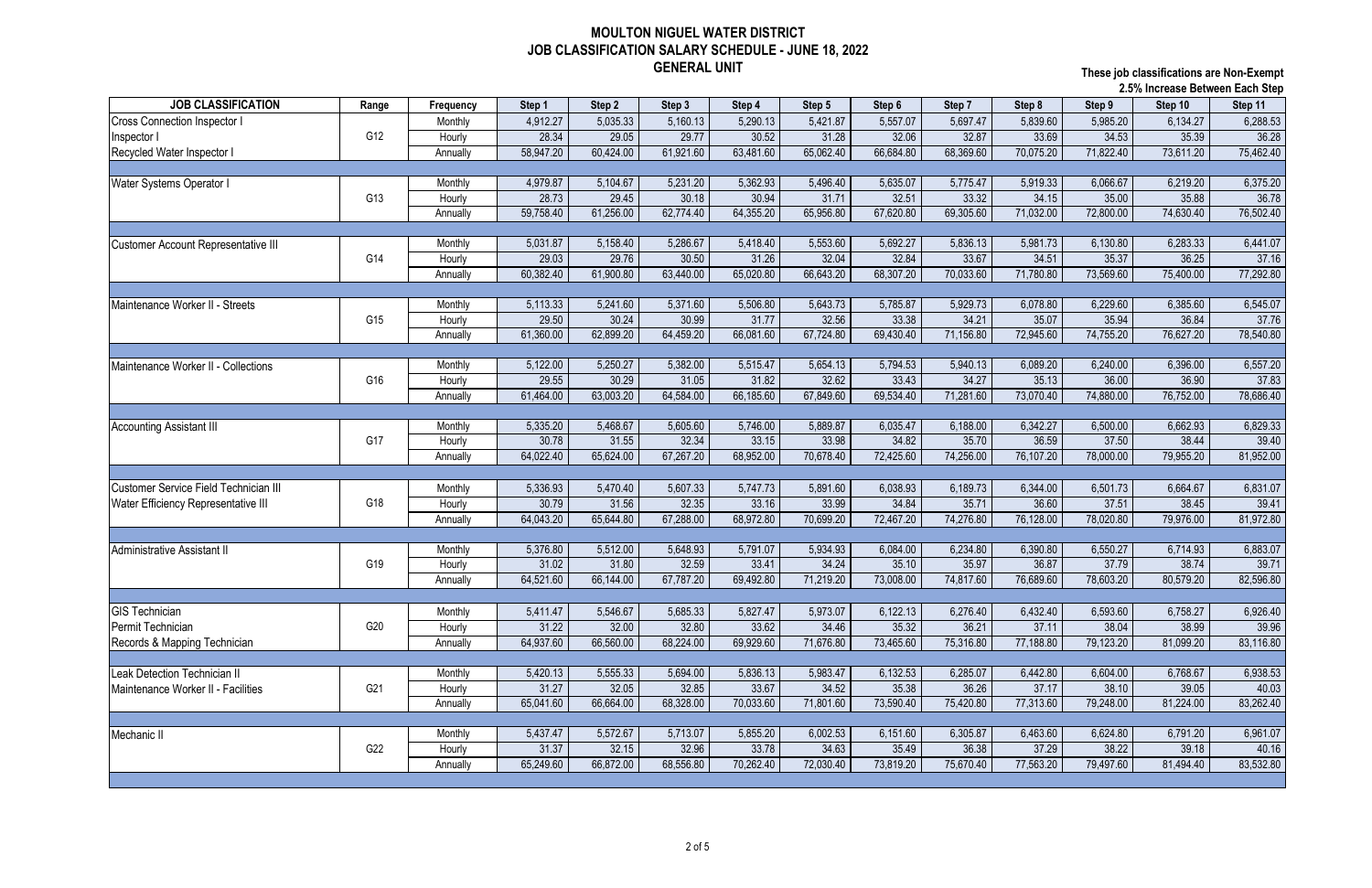**These job classifications are Non-Exempt 2.5% Increase Between Each Step**

|                                                 |                 |           |           |           |           |           |           |           |           |           | 2.5% Increase Between Each Step |           |                         |  |  |
|-------------------------------------------------|-----------------|-----------|-----------|-----------|-----------|-----------|-----------|-----------|-----------|-----------|---------------------------------|-----------|-------------------------|--|--|
| <b>JOB CLASSIFICATION</b>                       | Range           | Frequency | Step 1    | Step 2    | Step 3    | Step 4    | Step 5    | Step 6    | Step 7    | Step 8    | Step 9                          | Step 10   | Step 11                 |  |  |
| Wastewater Treatment Plant Operator in Training |                 | Monthly   | 5,466.93  | 5,603.87  | 5,744.27  | 5,888.13  | 6,033.73  | 6,184.53  | 6,340.53  | 6,498.27  | 6,661.20                        | 6,827.60  | 6,997.47                |  |  |
|                                                 | G22.1           | Hourly    | 31.54     | 32.33     | 33.14     | 33.97     | 34.81     | 35.68     | 36.58     | 37.49     | 38.43                           | 39.39     | 40.37                   |  |  |
|                                                 |                 | Annually  | 65,603.20 | 67,246.40 | 68,931.20 | 70,657.60 | 72,404.80 | 74,214.40 | 76,086.40 | 77,979.20 | 79,934.40                       | 81,931.20 | 83,969.60               |  |  |
|                                                 |                 |           |           |           |           |           |           |           |           |           |                                 |           |                         |  |  |
| Inspector II                                    |                 | Monthly   | 5,525.87  | 5,664.53  | 5,804.93  | 5,950.53  | 6,099.60  | 6,252.13  | 6,408.13  | 6,569.33  | 6,732.27                        | 6,900.40  | 7,073.73                |  |  |
|                                                 | G23             | Hourly    | 31.88     | 32.68     | 33.49     | 34.33     | 35.19     | 36.07     | 36.97     | 37.90     | 38.84                           | 39.81     | 40.81                   |  |  |
|                                                 |                 | Annually  | 66,310.40 | 67,974.40 | 69,659.20 | 71,406.40 | 73,195.20 | 75,025.60 | 76,897.60 | 78,832.00 | 80,787.20                       | 82,804.80 | 84,884.80               |  |  |
|                                                 |                 |           |           |           |           |           |           |           |           |           |                                 |           |                         |  |  |
| <b>Cross Connection Inspector II</b>            |                 | Monthly   | 5,569.20  | 5,707.87  | 5,851.73  | 5,997.33  | 6,148.13  | 6,300.67  | 6,458.40  | 6,619.60  | 6,786.00                        | 6,955.87  | 7,129.20                |  |  |
| Recycled Water Inspector II                     | G24             | Hourly    | 32.13     | 32.93     | 33.76     | 34.60     | 35.47     | 36.35     | 37.26     | 38.19     | 39.15                           | 40.13     | 41.13                   |  |  |
|                                                 |                 | Annually  | 66,830.40 | 68,494.40 | 70,220.80 | 71,968.00 | 73,777.60 | 75,608.00 | 77,500.80 | 79,435.20 | 81,432.00                       | 83,470.40 | 85,550.40               |  |  |
|                                                 |                 |           |           |           |           |           |           |           |           |           |                                 |           |                         |  |  |
| Water Systems Operator II                       |                 | Monthly   | 5,602.13  | 5,742.53  | 5,886.40  | 6,033.73  | 6,184.53  | 6,338.80  | 6,496.53  | 6,659.47  | 6,825.87                        | 6,995.73  | 7,170.80                |  |  |
|                                                 | G <sub>25</sub> | Hourly    | 32.32     | 33.13     | 33.96     | 34.81     | 35.68     | 36.57     | 37.48     | 38.42     | 39.38                           | 40.36     | 41.37                   |  |  |
|                                                 |                 | Annually  | 67,225.60 | 68,910.40 | 70,636.80 | 72,404.80 | 74,214.40 | 76,065.60 | 77,958.40 | 79,913.60 | 81,910.40                       | 83,948.80 | 86,049.60               |  |  |
|                                                 |                 |           |           |           |           |           |           |           |           |           |                                 |           |                         |  |  |
| Senior Customer Account Representative          |                 | Monthly   | 5,661.07  | 5,803.20  | 5,947.07  | 6,096.13  | 6,248.67  | 6,404.67  | 6,565.87  | 6,728.80  | 6,896.93                        | 7,070.27  | 7,247.07                |  |  |
|                                                 | G26             | Hourly    | 32.66     | 33.48     | 34.31     | 35.17     | 36.05     | 36.95     | 37.88     | 38.82     | 39.79                           | 40.79     | 41.81                   |  |  |
|                                                 |                 | Annually  | 67,932.80 | 69,638.40 | 71,364.80 | 73,153.60 | 74,984.00 | 76,856.00 | 78,790.40 | 80,745.60 | 82,763.20                       | 84,843.20 | 86,964.80               |  |  |
|                                                 |                 |           |           |           |           |           |           |           |           |           |                                 |           |                         |  |  |
|                                                 |                 | Monthly   | 5,699.20  | 5,841.33  | 5,986.93  | 6,137.73  | 6,290.27  | 6,448.00  | 6,609.20  | 6,773.87  | 6,943.73                        | 7,117.07  | 7,295.60                |  |  |
| Electrical/Instrumentation Technician I         | G26.1           | Hourly    | 32.88     | 33.70     | 34.54     | 35.41     | 36.29     | 37.20     | 38.13     | 39.08     | 40.06                           | 41.06     | 42.09                   |  |  |
|                                                 |                 |           | 68,390.40 | 70,096.00 | 71,843.20 | 73,652.80 | 75,483.20 | 77,376.00 | 79,310.40 | 81,286.40 | 83,324.80                       | 85,404.80 |                         |  |  |
|                                                 |                 | Annually  |           |           |           |           |           |           |           |           |                                 |           | 87,547.20               |  |  |
|                                                 |                 |           |           |           |           |           |           |           |           |           |                                 |           |                         |  |  |
| Maintenance Worker III - Streets                | G27             | Monthly   | 5,742.53  | 5,886.40  | 6,033.73  | 6,184.53  | 6,338.80  | 6,496.53  | 6,659.47  | 6,825.87  | 6,997.47                        | 7,170.80  | 7,351.07                |  |  |
|                                                 |                 | Hourly    | 33.13     | 33.96     | 34.81     | 35.68     | 36.57     | 37.48     | 38.42     | 39.38     | 40.37                           | 41.37     | 42.41                   |  |  |
|                                                 |                 | Annually  | 68,910.40 | 70,636.80 | 72,404.80 | 74,214.40 | 76,065.60 | 77,958.40 | 79,913.60 | 81,910.40 | 83,969.60                       | 86,049.60 | 88,212.80               |  |  |
|                                                 |                 |           |           |           |           |           |           |           |           |           |                                 |           |                         |  |  |
| Maintenance Worker III - Collections            |                 | Monthly   | 5,756.40  | 5,900.27  | 6,047.60  | 6,198.40  | 6,354.40  | 6,512.13  | 6,675.07  | 6,843.20  | 7,013.07                        | 7,188.13  | 7,368.40                |  |  |
|                                                 | G28             | Hourly    | 33.21     | 34.04     | 34.89     | 35.76     | 36.66     | 37.57     | 38.51     | 39.48     | 40.46                           | 41.47     | 42.51                   |  |  |
|                                                 |                 | Annually  | 69,076.80 | 70,803.20 | 72,571.20 | 74,380.80 | 76,252.80 | 78,145.60 | 80,100.80 | 82,118.40 | 84,156.80                       | 86,257.60 | 88,420.80               |  |  |
|                                                 |                 |           |           |           |           |           |           |           |           |           |                                 |           |                         |  |  |
| <b>Buyer</b>                                    |                 | Monthly   | 5,934.93  | 6,084.00  | 6,234.80  | 6,390.80  | 6,550.27  | 6,714.93  | 6,883.07  | 7,054.67  | 7,231.47                        | 7,411.73  | 7,597.20                |  |  |
|                                                 | G29             | Hourly    | 34.24     | 35.10     | 35.97     | 36.87     | 37.79     | 38.74     | 39.71     | 40.70     | 41.72                           | 42.76     | 43.83                   |  |  |
|                                                 |                 | Annually  | 71,219.20 | 73,008.00 | 74,817.60 | 76,689.60 | 78,603.20 | 80,579.20 | 82,596.80 | 84,656.00 | 86,777.60                       | 88,940.80 | 91,166.40               |  |  |
|                                                 |                 |           |           |           |           |           |           |           |           |           |                                 |           |                         |  |  |
| Accountant                                      |                 | Monthly   | 6,000.80  | 6,151.60  | 6,304.13  | 6,461.87  | 6,623.07  | 6,789.47  | 6,959.33  | 7,132.67  | 7,311.20                        | 7,494.93  | 7,682.13                |  |  |
|                                                 | G30             | Hourly    | 34.62     | 35.49     | 36.37     | 37.28     | 38.21     | 39.17     | 40.15     | 41.15     | 42.18                           | 43.24     | 44.32                   |  |  |
|                                                 |                 | Annually  | 72,009.60 | 73,819.20 | 75,649.60 | 77,542.40 | 79,476.80 | 81,473.60 | 83,512.00 | 85,592.00 | 87,734.40                       | 89,939.20 | 92,185.60               |  |  |
|                                                 |                 |           |           |           |           |           |           |           |           |           |                                 |           |                         |  |  |
| Records & Mapping Analyst                       |                 | Monthly   | 6,004.27  | 6,155.07  | 6,307.60  | 6,465.33  | 6,628.27  | 6,792.93  | 6,962.80  | 7,137.87  | 7,316.40                        | 7,498.40  | 7,685.60                |  |  |
| Senior Customer Service Field Technician        | G31             | Hourly    | 34.64     | 35.51     | 36.39     | 37.30     | 38.24     | 39.19     | 40.17     | 41.18     | 42.21                           | 43.26     | 44.34                   |  |  |
| Senior Water Efficiency Representative          |                 | Annually  | 72,051.20 | 73,860.80 | 75,691.20 | 77,584.00 | 79,539.20 | 81,515.20 | 83,553.60 | 85,654.40 | 87,796.80                       | 89,980.80 | $\overline{92}, 227.20$ |  |  |
|                                                 |                 |           |           |           |           |           |           |           |           |           |                                 |           |                         |  |  |
| <b>Facilities Coordinator</b>                   |                 | Monthly   | 6,099.60  | 6,252.13  | 6,408.13  | 6,569.33  | 6,732.27  | 6,900.40  | 7,073.73  | 7,250.53  | 7,432.53                        | 7,618.00  | 7,808.67                |  |  |
| Leak Detection Technician III                   | G32             | Hourly    | 35.19     | 36.07     | 36.97     | 37.90     | 38.84     | 39.81     | 40.81     | 41.83     | 42.88                           | 43.95     | 45.05                   |  |  |
| Maintenance Worker III - Facilities             |                 | Annually  | 73,195.20 | 75,025.60 | 76,897.60 | 78,832.00 | 80,787.20 | 82,804.80 | 84,884.80 | 87,006.40 | 89,190.40                       | 91,416.00 | 93,704.00               |  |  |
|                                                 |                 |           |           |           |           |           |           |           |           |           |                                 |           |                         |  |  |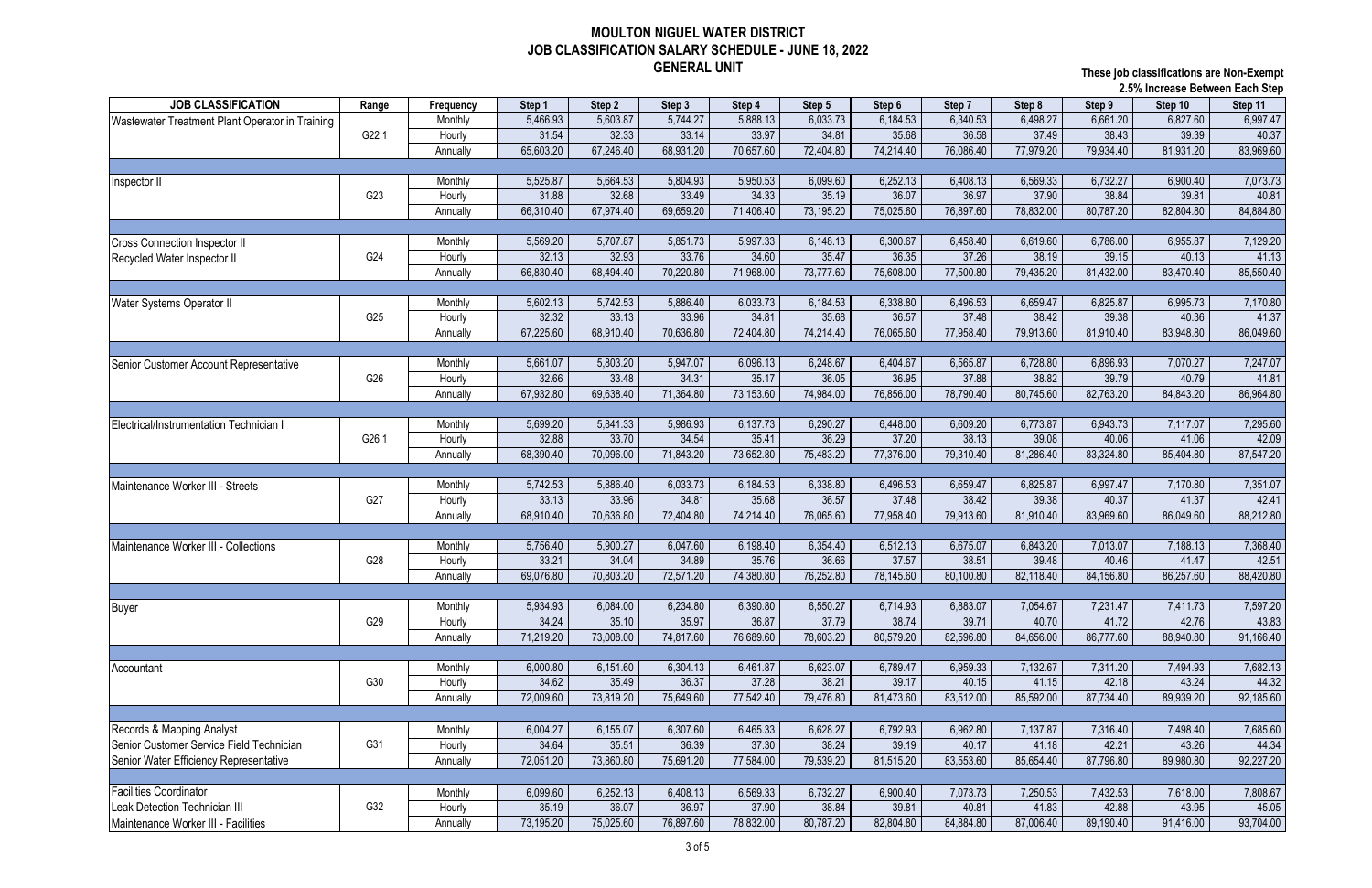**These job classifications are Non-Exempt 2.5% Increase Between Each Step**

|                                               |       |           |           |           |           |           |           |           |           |           |            | 2.3% increase Detween Each Step |            |  |
|-----------------------------------------------|-------|-----------|-----------|-----------|-----------|-----------|-----------|-----------|-----------|-----------|------------|---------------------------------|------------|--|
| <b>JOB CLASSIFICATION</b>                     | Range | Frequency | Step 1    | Step 2    | Step 3    | Step 4    | Step 5    | Step 6    | Step 7    | Step 8    | Step 9     | Step 10                         | Step 11    |  |
|                                               |       |           |           |           |           |           |           |           |           |           |            |                                 |            |  |
| Mechanic III                                  |       | Monthly   | 6,116.93  | 6,269.47  | 6,427.20  | 6,586.67  | 6,751.33  | 6,921.20  | 7,094.53  | 7,271.33  | 7,453.33   | 7,638.80                        | 7,829.47   |  |
|                                               | G33   | Hourly    | 35.29     | 36.17     | 37.08     | 38.00     | 38.95     | 39.93     | 40.93     | 41.95     | 43.00      | 44.07                           | 45.17      |  |
|                                               |       | Annually  | 73,403.20 | 75,233.60 | 77,126.40 | 79,040.00 | 81,016.00 | 83,054.40 | 85,134.40 | 87,256.00 | 89,440.00  | 91,665.60                       | 93,953.60  |  |
|                                               |       |           |           |           |           |           |           |           |           |           |            |                                 |            |  |
| Wastewater Treatment Plant Operator I         |       | Monthly   | 6,149.87  | 6,304.13  | 6,461.87  | 6,623.07  | 6,787.73  | 6,957.60  | 7,132.67  | 7,309.47  | 7,493.20   | 7,680.40                        | 7,872.80   |  |
|                                               | G33.1 | Hourly    | 35.48     | 36.37     | 37.28     | 38.21     | 39.16     | 40.14     | 41.15     | 42.17     | 43.23      | 44.31                           | 45.42      |  |
|                                               |       | Annually  | 73,798.40 | 75,649.60 | 77,542.40 | 79,476.80 | 81,452.80 | 83,491.20 | 85,592.00 | 87,713.60 | 89,918.40  | 92,164.80                       | 94,473.60  |  |
|                                               |       |           |           |           |           |           |           |           |           |           |            |                                 |            |  |
| <b>Cross Connection Inspector III</b>         |       | Monthly   | 6,217.47  | 6,373.47  | 6,532.93  | 6,695.87  | 6,862.27  | 7,033.87  | 7,210.67  | 7,390.93  | 7,574.67   | 7,765.33                        | 7,959.47   |  |
| nspector III                                  | G34   | Hourly    | 35.87     | 36.77     | 37.69     | 38.63     | 39.59     | 40.58     | 41.60     | 42.64     | 43.70      | 44.80                           | 45.92      |  |
| Recycled Water Inspector III                  |       | Annually  | 74,609.60 | 76,481.60 | 78,395.20 | 80,350.40 | 82,347.20 | 84,406.40 | 86,528.00 | 88,691.20 | 90,896.00  | 93,184.00                       | 95,513.60  |  |
|                                               |       |           |           |           |           |           |           |           |           |           |            |                                 |            |  |
| <b>Water Systems Operator III</b>             |       | Monthly   | 6,304.13  | 6,461.87  | 6,623.07  | 6,789.47  | 6,959.33  | 7,132.67  | 7,311.20  | 7,493.20  | 7,680.40   | 7,872.80                        | 8,070.40   |  |
|                                               | G35   | Hourly    | 36.37     | 37.28     | 38.21     | 39.17     | 40.15     | 41.15     | 42.18     | 43.23     | 44.31      | 45.42                           | 46.56      |  |
|                                               |       | Annually  | 75,649.60 | 77,542.40 | 79,476.80 | 81,473.60 | 83,512.00 | 85,592.00 | 87,734.40 | 89,918.40 | 92,164.80  | 94,473.60                       | 96,844.80  |  |
|                                               |       |           |           |           |           |           |           |           |           |           |            |                                 |            |  |
| Electrical/Instrumentation Technician I       |       | Monthly   | 6,413.33  | 6,574.53  | 6,737.47  | 6,905.60  | 7,078.93  | 7,255.73  | 7,437.73  | 7,623.20  | 7,813.87   | 8,009.73                        | 8,209.07   |  |
|                                               | G36   | Hourly    | 37.00     | 37.93     | 38.87     | 39.84     | 40.84     | 41.86     | 42.91     | 43.98     | 45.08      | 46.21                           | 47.36      |  |
|                                               |       | Annually  | 76,960.00 | 78,894.40 | 80,849.60 | 82,867.20 | 84,947.20 | 87,068.80 | 89,252.80 | 91,478.40 | 93,766.40  | 96,116.80                       | 98,508.80  |  |
|                                               |       |           |           |           |           |           |           |           |           |           |            |                                 |            |  |
| Senior Maintenance Worker - Streets           |       | Monthly   | 6,463.60  | 6,624.80  | 6,791.20  | 6,961.07  | 7,134.40  | 7,312.93  | 7,494.93  | 7,683.87  | 7,874.53   | 8,072.13                        | 8,273.20   |  |
|                                               | G37   | Hourly    | 37.29     | 38.22     | 39.18     | 40.16     | 41.16     | 42.19     | 43.24     | 44.33     | 45.43      | 46.57                           | 47.73      |  |
|                                               |       | Annually  | 77,563.20 | 79,497.60 | 81,494.40 | 83,532.80 | 85,612.80 | 87,755.20 | 89,939.20 | 92,206.40 | 94,494.40  | 96,865.60                       | 99,278.40  |  |
|                                               |       |           |           |           |           |           |           |           |           |           |            |                                 |            |  |
| Senior Maintenance Worker - Collections       |       | Monthly   | 6,475.73  | 6,636.93  | 6,803.33  | 6,973.20  | 7,148.27  | 7,326.80  | 7,510.53  | 7,697.73  | 7,890.13   | 8,087.73                        | 8,288.80   |  |
|                                               | G38   | Hourly    | 37.36     | 38.29     | 39.25     | 40.23     | 41.24     | 42.27     | 43.33     | 44.41     | 45.52      | 46.66                           | 47.82      |  |
|                                               |       | Annually  | 77,708.80 | 79,643.20 | 81,640.00 | 83,678.40 | 85,779.20 | 87,921.60 | 90,126.40 | 92,372.80 | 94,681.60  | 97,052.80                       | 99,465.60  |  |
|                                               |       |           |           |           |           |           |           |           |           |           |            |                                 |            |  |
| <b>GIS Analyst</b>                            |       | Monthly   | 6,848.40  | 7,020.00  | 7,195.07  | 7,375.33  | 7,559.07  | 7,748.00  | 7,942.13  | 8,139.73  | 8,344.27   | 8,552.27                        | 8,767.20   |  |
| <b>Water Efficiency Analyst</b>               | G39   | Hourly    | 39.51     | 40.50     | 41.51     | 42.55     | 43.61     | 44.70     | 45.82     | 46.96     | 48.14      | 49.34                           | 50.58      |  |
|                                               |       | Annually  | 82,180.80 | 84,240.00 | 86,340.80 | 88,504.00 | 90,708.80 | 92,976.00 | 95,305.60 | 97,676.80 | 100,131.20 | 102,627.20                      | 105,206.40 |  |
|                                               |       |           |           |           |           |           |           |           |           |           |            |                                 |            |  |
| Senior Leak Detection Technician              |       | Monthly   | 6,864.00  | 7,035.60  | 7,210.67  | 7,390.93  | 7,576.40  | 7,765.33  | 7,959.47  | 8,158.80  | 8,363.33   | 8,571.33                        | 8,786.27   |  |
| Senior Maintenance Worker - Facilities        | G40   | Hourly    | 39.60     | 40.59     | 41.60     | 42.64     | 43.71     | 44.80     | 45.92     | 47.07     | 48.25      | 49.45                           | 50.69      |  |
|                                               |       | Annually  | 82,368.00 | 84,427.20 | 86,528.00 | 88,691.20 | 90,916.80 | 93,184.00 | 95,513.60 | 97,905.60 | 100,360.00 | 102,856.00                      | 105,435.20 |  |
|                                               |       |           |           |           |           |           |           |           |           |           |            |                                 |            |  |
| Senior Mechanic                               |       | Monthly   | 6,879.60  | 7,051.20  | 7,228.00  | 7,408.27  | 7,593.73  | 7,784.40  | 7,978.53  | 8,177.87  | 8,382.40   | 8,592.13                        | 8,807.07   |  |
|                                               | G41   | Hourly    | 39.69     | 40.68     | 41.70     | 42.74     | 43.81     | 44.91     | 46.03     | 47.18     | 48.36      | 49.57                           | 50.81      |  |
|                                               |       | Annually  | 82,555.20 | 84,614.40 | 86,736.00 | 88,899.20 | 91,124.80 | 93,412.80 | 95,742.40 | 98,134.40 | 100,588.80 | 103,105.60                      | 105,684.80 |  |
|                                               |       |           |           |           |           |           |           |           |           |           |            |                                 |            |  |
| <b>Wastewater Treatment Plant Operator II</b> |       | Monthly   | 6,917.73  | 7,091.07  | 7,267.87  | 7,449.87  | 7,635.33  | 7,826.00  | 8,021.87  | 8,222.93  | 8,429.20   | 8,638.93                        | 8,855.60   |  |
|                                               | G41.1 | Hourly    | 39.91     | 40.91     | 41.93     | 42.98     | 44.05     | 45.15     | 46.28     | 47.44     | 48.63      | 49.84                           | 51.09      |  |
|                                               |       | Annually  | 83,012.80 | 85,092.80 | 87,214.40 | 89,398.40 | 91,624.00 | 93,912.00 | 96,262.40 | 98,675.20 | 101,150.40 | 103,667.20                      | 106,267.20 |  |
|                                               |       |           |           |           |           |           |           |           |           |           |            |                                 |            |  |